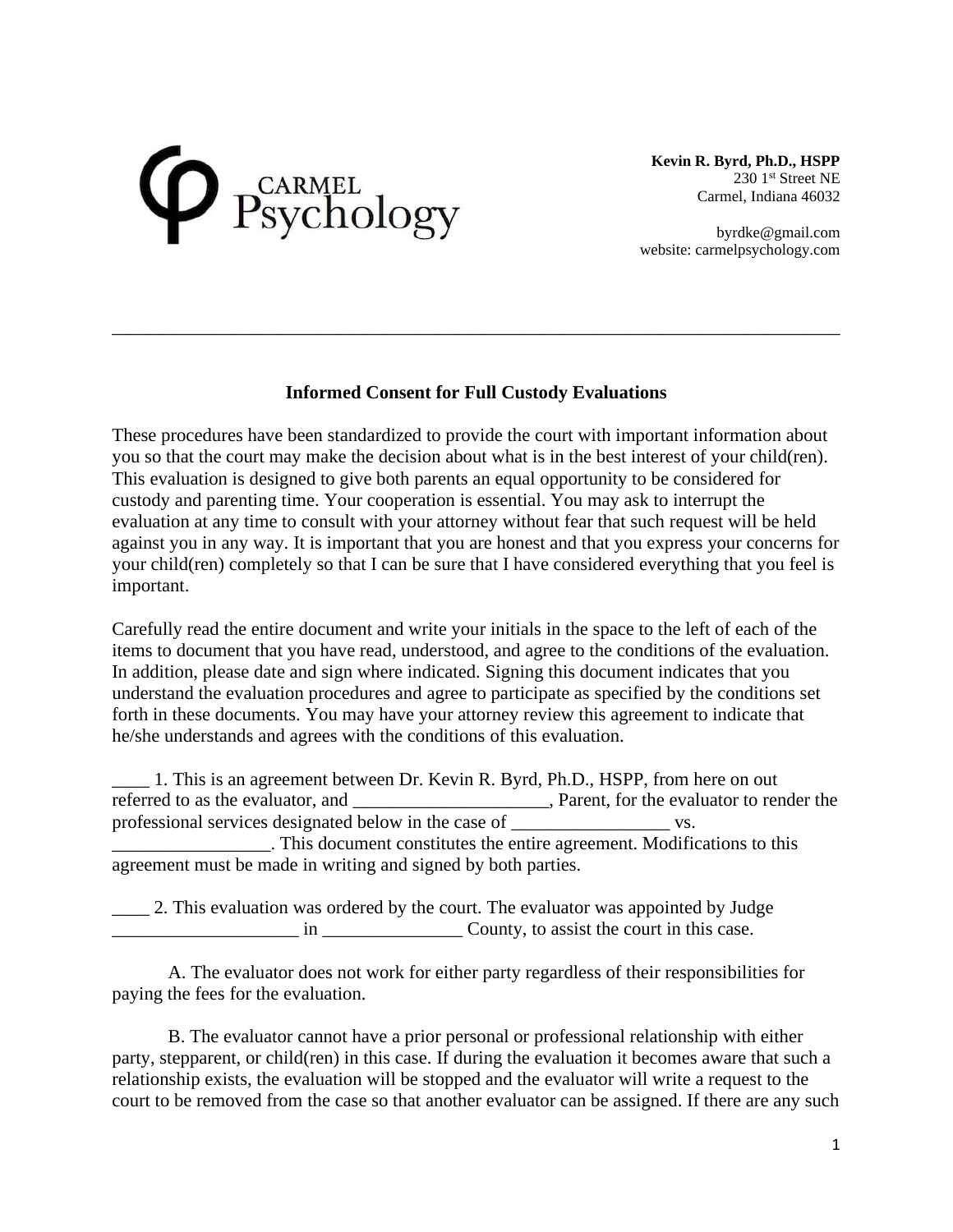relationships you believe to exist, make this known prior to starting the evaluation or as soon as identified.

C. The evaluator must remain impartial throughout the evaluation process. To do this the evaluator will follow set procedures and protocol. The evaluation will also be balanced with regard to time spent with each parent. All communication to the evaluator, with the exception of the individual interviews and face-to-face assessment, must be done through written means or through your attorney. The evaluator will not take telephone calls from either parent.

D. Custody and Parenting Time recommendations are not a judgment that would be considered the final word in your case. Often, the recommendations from the evaluator serve as a starting point for negotiations between the parties to reach a settlement. If a settlement is not reached, the judge has the ultimate deciding power for custody decisions. The judge uses the custody evaluation and any conclusions or recommendations to further his or her understanding of the parties and the needs of the child.

\_\_\_\_ 3. The parents hold no privilege for information obtained during evaluations in custody litigation. This means that the evaluator has a duty to report to the court all information that he discovers during the course of this assessment, whether the parent wants the information disclosed or not. This evaluator must take all the information into consideration when determining the best interest of the children.

\_\_\_\_ 4. Parents have some confidentiality through this evaluation process, such that the evaluator will not discuss this case with any person other than the parents, the judge, the parents' attorneys, or the persons that are designated on the reference list, without the parents' written consent. There are, however, limits to confidentiality. Confidentiality will be broken without consent in the case of a parent reporting probable harm to self or others or the abuse of a child. In order to ensure the most professionally sound product, the evaluator may ask for anonymous consultation with other qualified professionals on specific aspects of your case.

\_\_\_\_ 5. In this case, the evaluator will render the services listed below:

- Individual interviews with the parent
- Individual interviews with persons in a stepparent role, from here on referred to as the stepparent
- Interviews with each child at or over the age of six
- Observations of parents and children
- Psychological testing
- Review of records pertinent to the case
- Possible interviews with collateral contacts
- Preparation of a written report
- Possible extraordinary clerical expenses

\_\_\_\_ 6. The evaluation is designed to assess the following:

- The psychological functioning the parent
- The history of the parents' relationship
- The parenting skills and relative strengths and weaknesses of the parent
- The quality of the relationship between the child and parent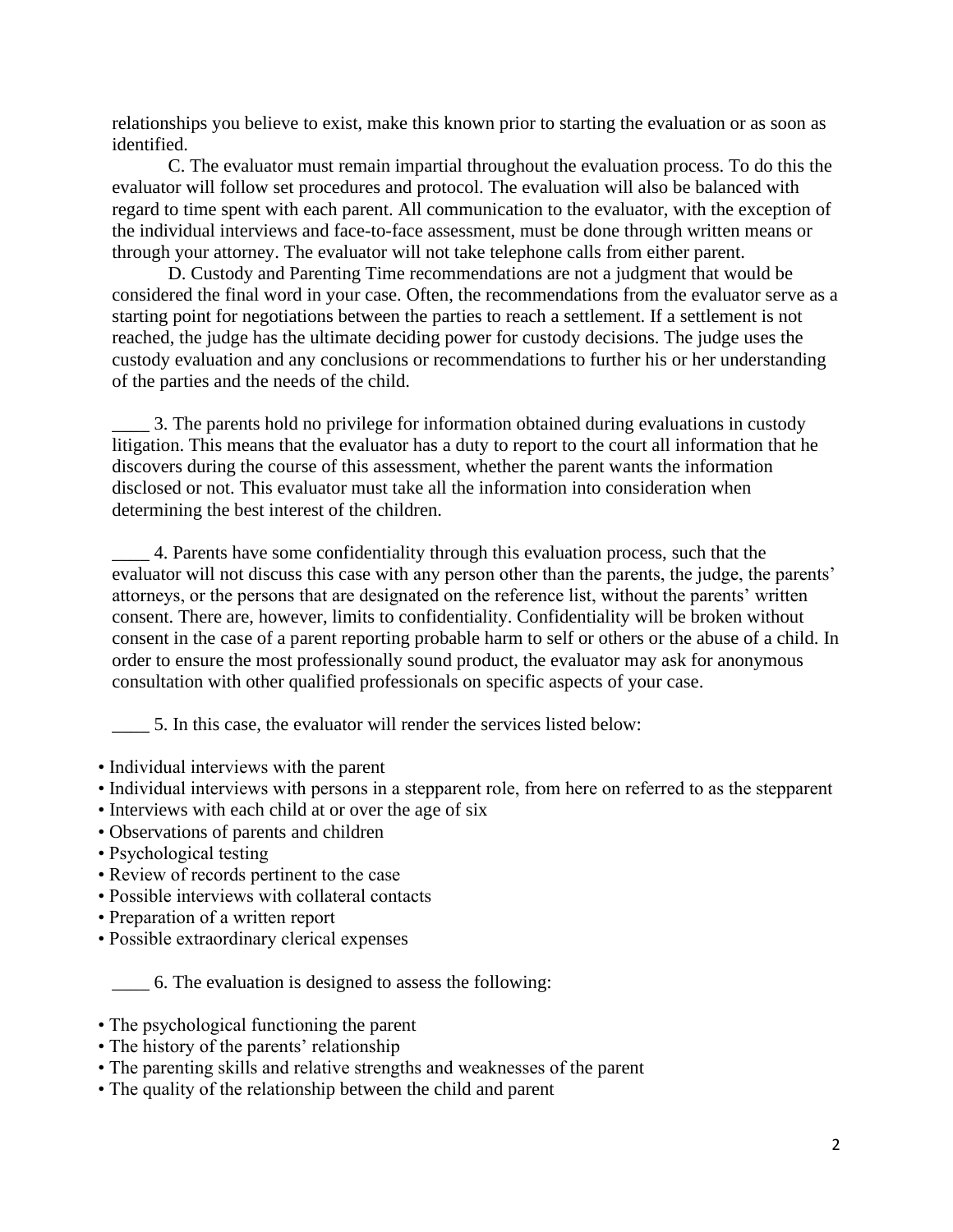- The child's relationships with siblings
- The presence or degree of family violence or abuse
- The intensity of the parents' conflict and the degree to which the child is or has been exposed to the conflict
- The temperament, emotional functioning, and needs of the child
- The developmental needs of the child (physical/medical, psychological/emotional, educational/intellectual)
- The ability of the parent to work with the other parent to meet the child's needs
- The degree of alignment and alienation in the child's relationships and reasons for such relationships
- Geographic issues if one or both parents are desiring to move out of the local area
- The impact of the parent's own childhood on the current dynamics

\_\_\_\_ 7. Allegations of abuse, neglect, or substance use/abuse will be taken seriously and investigated. False allegations in these areas are a serious concern and reflect poorly on the alleging party.

\_\_\_\_ 8. Psychological Testing: You must consent to take psychological tests as part of your custody evaluation. Your results from this testing will be interpreted and included in the final report. No custody recommendations will be made solely from the psychological testing data. This information is only used to supplement the other data collection in this evaluation.

\_\_\_\_ 9. Records: Each parent may provide to the evaluator documents for review. However, each party must follow the evaluation guidelines.

A. Only provide documents or audio-visual recordings that objectively add to the case.

B. Provide all documents and audio-visual recordings to your attorney so he/she can verify that the documents are legal and admissible.

C. Keep all originals of documents and audio-visual recordings in your possession. Once documents are provided to the evaluator, it goes into a permanent file and cannot be returned. If you need copies of your documents you will be charged administrative costs.

D. The evaluator's hourly rate will be charged for reviewing documents and audio-visual recordings, so ensure that documents and recordings are concise and relevant to your case.

E. The evaluator will customarily provide the attorneys with a date on or around which the final evaluation report will be submitted. All records must be submitted no later than two weeks prior to this given date.

\_\_\_\_ 10. The evaluator must also be free to contact any other parties who may have useful information to the case. These individuals are considered to be collateral contacts. It is up to the discretion of the evaluator whether he interviews collateral individuals or not. Most of the time, collateral interviews are conducted over the telephone. The parties must agree to follow the guidelines for collateral interviews.

A. Only persons who have a perceived level of objectivity regarding both parents and the child(ren) will be contacted.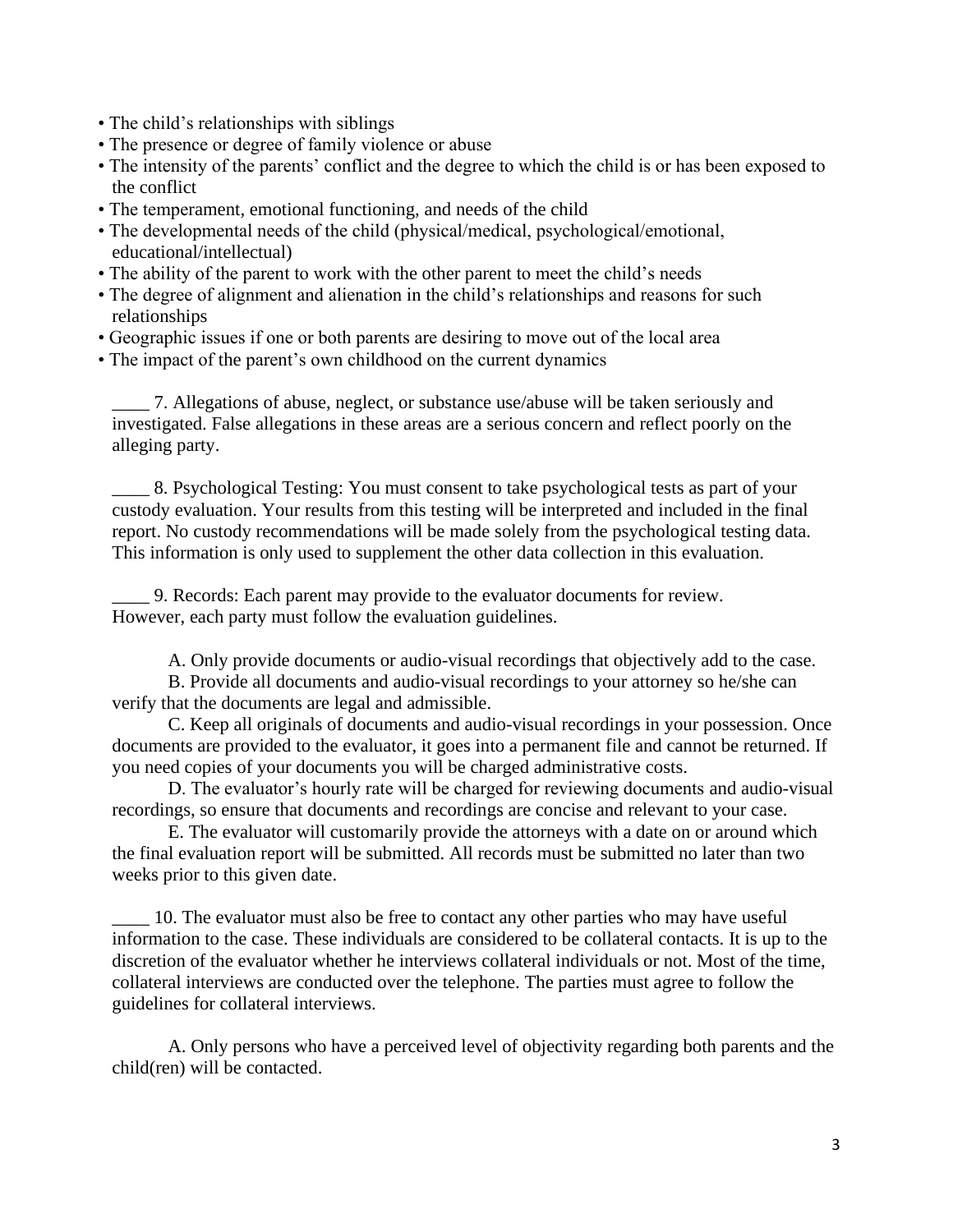B. List contacts only on the provided **Collateral Contacts form.** Be sure to list the contacts' names, phone number, relation to you, and the type of information they hold related to your case.

C. There is no confidentiality for your collateral contacts. If they are not willing for the evaluator to use their name and document their statement, the interview will not be completed or included in the evaluation report.

D. Inform your contacts that you are undergoing a custody evaluation and that the psychologist **MIGHT** contact them. Ask their permission to be contacted before you place them on your list. Tell your contacts that it is okay with you that they speak with the evaluator and that they have your permission to say whatever they feel to be true and the best interests of the child(ren).

E. If you or your child/children have been in counseling at any time during the last five years, please complete a **Release of Information** form for each counselor (found at carmelpsychology.com > Dr. Byrd > Forms). Please provide this signed release at the onset of the evaluation with your completed initial paperwork.

\_\_\_\_ 11. The evaluator charges an hourly rate of \$200 for all services provided during the custody evaluation. The compensation shall be received as follows:

A. By payment of a deposit of \$2,500 from the responsible party(ies), prior to initiating any service. This is only a deposit and not the total cost of the evaluation. Many times the court assigns responsibility of payment of the evaluation to both parties, either split equally or divided by some other percentage. If this is the case in your evaluation, each party is responsible for their portion of the initial deposit. All funds are held in a trust account and applied to your bill as charges are accrued.

B. Prior to the release of the final report, the evaluator must be paid in full for all services rendered. The costs of these evaluations typically start at \$8,000 and go up based on the number of documents reviewed, number of children involved, the inclusion of stepparent figures, the extent of collateral contacts, and other factors. The responsible parties will be notified of their portion of the final bill and will pay the balance within one week of this notification. No payment arrangements will be made.

C. In the event of a settlement prior to the release of the evaluator's report, the responsible parties agree to pay their portion of all outstanding charges and any extraordinary expenses immediately upon receipt of any itemized statement detailing those charges. Any funds held in trust from deposits and payments that are not used to pay for charges will be refunded to the parties, following legal documentation of said settlement.

\_\_\_\_ 12. It is very important to keep appointments. The schedule of meetings is arranged to balance the assessment and to make sure each party has an equal opportunity to present his or her case. Appointments that are not attended with less than 24 hours' notice will be billed at full rate for the full amount of the evaluator's time. Appointments cancelled with more than 24 hours' notice will not be billed. Missed appointments that are not explained clearly will be interpreted by this evaluator as signs that the delinquent party is not cooperative. A lack of cooperation will tend to lower the evaluator's estimate of the parent's fitness to obtain custody of the child.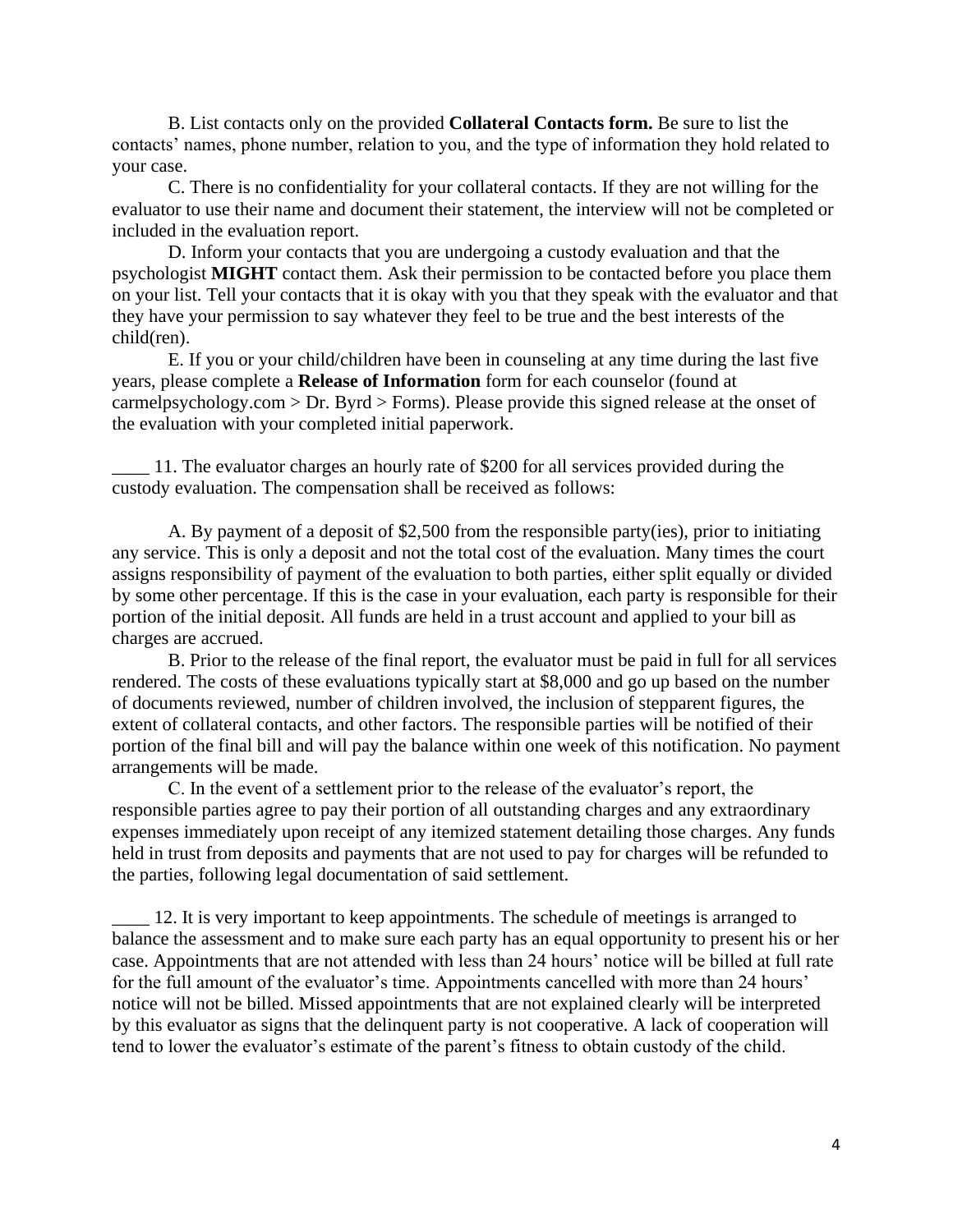\_\_\_\_ 13. After the evaluator has completed his meetings with all the respective parties in the case, a final report will be written and sent simultaneously to the court and both attorneys. The evaluator will not provide either parent or their respective attorneys with preliminary opinions before the report is submitted to the court. You will receive your copy of the evaluation through your attorney. After the submission of the report, all communication between the parties and the evaluator will be stopped. Further communication or information, which arises after the writing of the report, must be submitted through the attorneys. This is to allow the evaluator to maintain his status as impartial expert. Any information given to one attorney must be given to the other attorney. Communication by the parent with the evaluator's office will be asked to cease. If communication continues, the court and the parent's attorney will be notified of the parent's behavior.

\_\_\_\_ 14. Prior to rendering in-court testimony, the parent agrees to pay any outstanding charges and a court fee, usually about \$1000. Typically, the parent requesting the evaluator to appear in court is responsible for the evaluator's fees. A subpoena without the required deposit will be viewed as invalid and ignored, whereby the evaluator's schedule will not be blocked out for the court time. A \$1000 court fee will cover up to 5 hours of the evaluator's time, including travel, preparation, and testimony. Any amount of time that exceeds 5 hours will be billed at \$200 per hour.

Depositions and telephone testimony will be billed at \$200 per hour and require a deposit based on the number of hours your attorney needs for the deposition. If the deposition is not held in the evaluator's office, travel time and expenses will be added to the deposition time.

\_\_\_\_ 15. The evaluator requests that the parent or the attorney inform him of changes in court, deposition, or other relevant scheduled dates at least one (1) business day in advance. The evaluator would request a minimum of five (5) days' notice for court dates. Time which has been reserved by the parent for court, which cannot be rescheduled, will be charged to the parent. The parent agrees to pay these charges, including the cost of collecting unpaid fees, under the terms stated in this agreement.

\_\_\_\_ 16. This agreement may be terminated in writing by the parent or the evaluator for any of the following reasons:

A. Refusal of one or both parties to participate in the evaluation

B. Failure to perform according to the terms of this agreement.

C. Misrepresentation of the facts in the case by the parent or attorney.

D. An allegation by the parent or attorney that the evaluator engaged in unethical or illegal behavior.

E. Settlement between the parties.

\_\_\_\_ 17. During the evaluation, all non-face-to-face correspondence between the evaluator and evaluee will take place through email.

\_\_\_\_ 18. Custody disputes are often filled with much negative emotion and a lack of compromise between the parents. Although the evaluator makes his recommendations based on the best